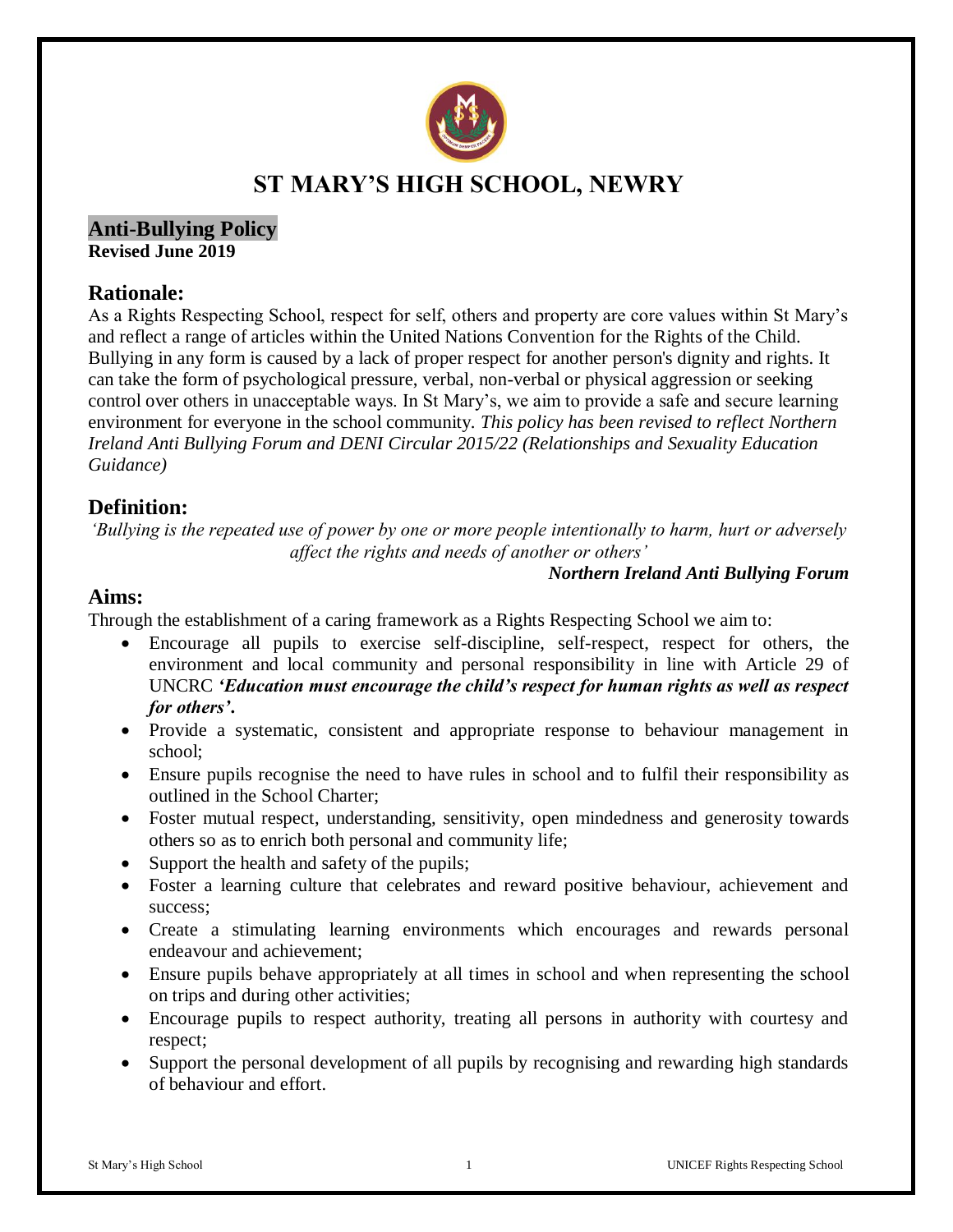## **Supportive and Caring Ethos in School:**

The Curriculum and Pastoral Care provisions in St Mary's High School aim to help and support all pupils, preparing them to cope with the demands of school and adult life thus enabling them to achieve their full potential. These provisions include measures to help meet the physical, emotional and spiritual needs of all learners within an inclusive learning environment. We acknowledge the importance of our pastoral role in the welfare of all young people and through our mission statement and ethos every member of our school community is treated with respect. The Pastoral Programme and Counselling Service create a supportive environment for pupils where they feel valued and supported.

The Personal Development Programme allows pupils to explore key issues within their personal development including self concepts, esteem, Health and well-being, relationships and personal safety.

The following structures and procedures are established in St Mary's:

- Staff promote and reward positive and respectful behaviour;
- A Rights Respecting learning environment where all pupils feel accepted and valued;
- Staff lead by example in promoting respect for each other, forming positive relationships and developing resilience;
- All staff receive Child Protection Training in line with SELB guidelines and are familiar with the Child Protection Guidelines and Procedures and are kept informed of new pastoral procedures;
- Emotional health and well-being is an integral part of the school curriculum and the Personal Development Programme;
- Faith development is an integral part of all RE Programmes of Study and the School Chaplain is available for advice and counselling;
- The school uses a range of external agencies for support and guidance;
- Lunchtime supervision is provided by non-teaching members of staff who have completed Child Protection training and are fully vetted;
- Staff treat all cases of poor behaviour seriously and investigate each incident impartially;
- Any sanctions imposed are fair and appropriate;
- Any pupil identified as demonstrating serious behavioural tendencies will be supported and offered counselling;
- The Anti-Bullying Policy will be shared with all parents and will be published on the School Website;
- A Counselling Service is provided one day per week.

## **Types of Bullying:**

- Persistent name calling or mocking;
- Physical violence;
- Demands for money or possessions;
- Being pressurised to do something you do not want to do;
- Threatening behaviour;
- Deliberately leaving someone out or excluding them;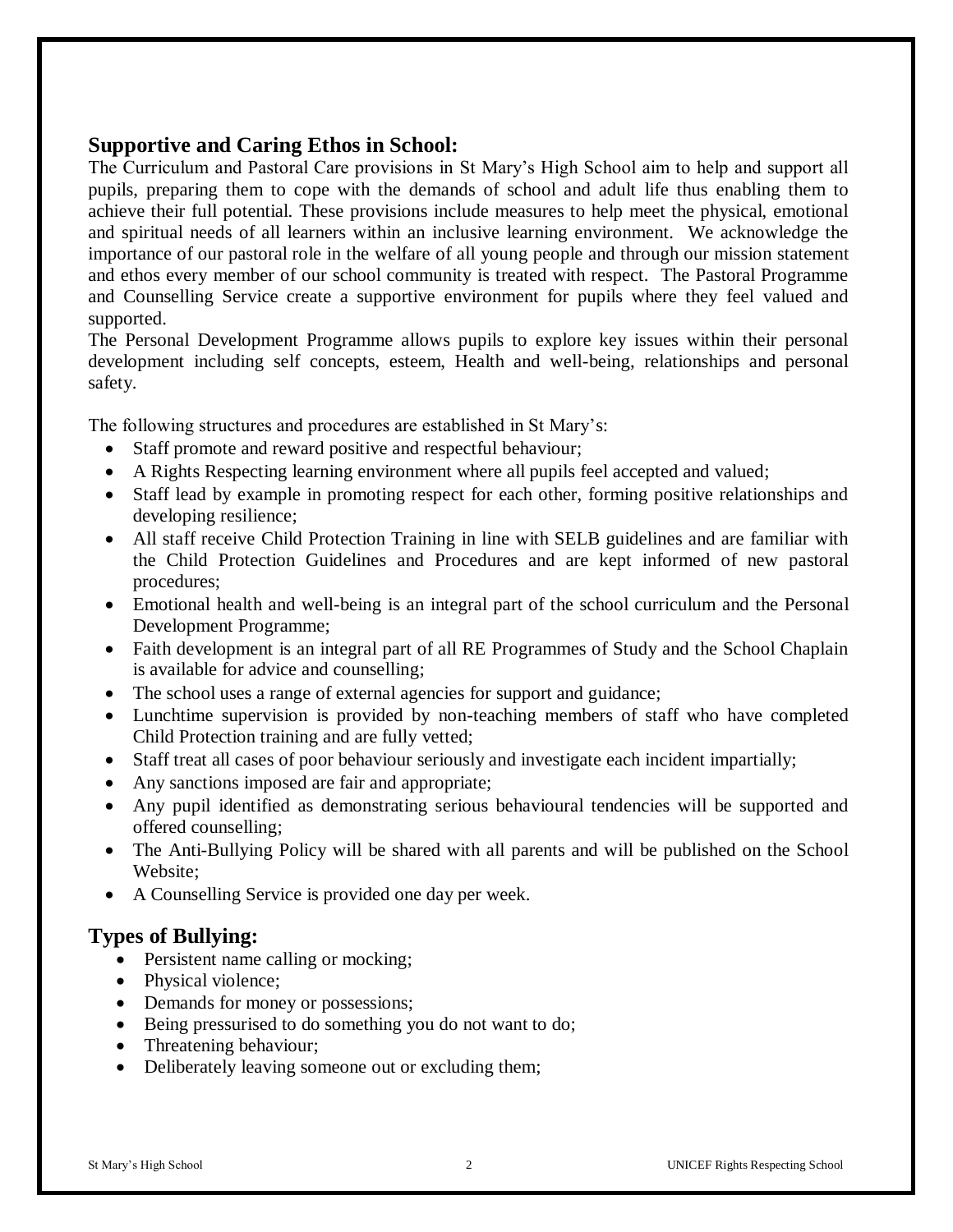- Teasing or tormenting a person about their social background, race, personal appearance, school performance, possessions, disabilities, sexual orientation;
- Being sent unpleasant notes, emails, internet message, texts or made the subject of graffiti.

#### **Cyber Bullying:**

Developments in Information and Communication Technology (ICT) have made instances of cyber bullying more widespread. Some examples of cyber bullying include:

- Text messages that are threatening or upsetting;
- Still images and video clips captured on and circulated by mobile phones to cause embarrassment to the pupil, who may not even know that they have been photographed or videoed in line with e safety policy;
- Threatening emails, often using a fictitious name or someone else's name;
- Anonymous calls or abusive messages to another mobile phone sometimes the person who is being bullied has her phone stolen and it is used to harass others, who then think the owner of the phone is responsible;
- Instant Messaging (IM) conveying threats or insults in real-time conversations;
- Defamatory messages broadcast on websites, blogs, twitter, personal or social networking sites (Eg. Facebook, Twitter, Snapchat, Instagram);
- Menacing or upsetting responses in chat rooms;
- Setting up fake profiles on a social network to make fun of others.

As with many conventional forms of bullying, many children do not tell anyone they are being bullied by another person via the internet or mobile phone. It is imperative that the pupil informs a parent/guardian or member of staff if they are being bullied through technologies such as mobile phones or the internet. It is the Policy in St Mary's for staff not to look through a pupil's mobile phone or read information or look at photos on a pupil's social networking site. If a parent/guardian discovers that their daughter is being bullied via the internet or mobile phone, the school advises that they should seek advice from the PSNI. If the bullying has an impact on the behaviours or relationships between pupils in school, staff will investigate the incident in line with the Behaviour Policy and procedures.

#### **Sexual Orientation and Gender Identity**

We are aware that as young people are growing up they can experience sexual identity and orientation confusion. All pupils have the right to learn in a safe environment, to be treated with respect and dignity and not be treated any less favorably on grounds of their actual or perceived sexual orientation. Relationships and Sexuality Education will help to promote positive views regarding sexual orientation and gender identity which in turn will help to raise the self-esteem of young people who may feel different. The school will handle all issues of sexual orientation and gender identity in a sensitive and reassuring way. As a Rights Respecting School, all negative and prejudice attitudes and behaviours will be challenged to create an inclusive learning environment.

Bullying on the grounds of sexual orientation is as unacceptable as it is on any other situations where someone is mistreated. All issues relating to homophobic language and bullying will be dealt with appropriately in accordance with this policy. Use of unkind language will be challenged and deemed as unacceptable.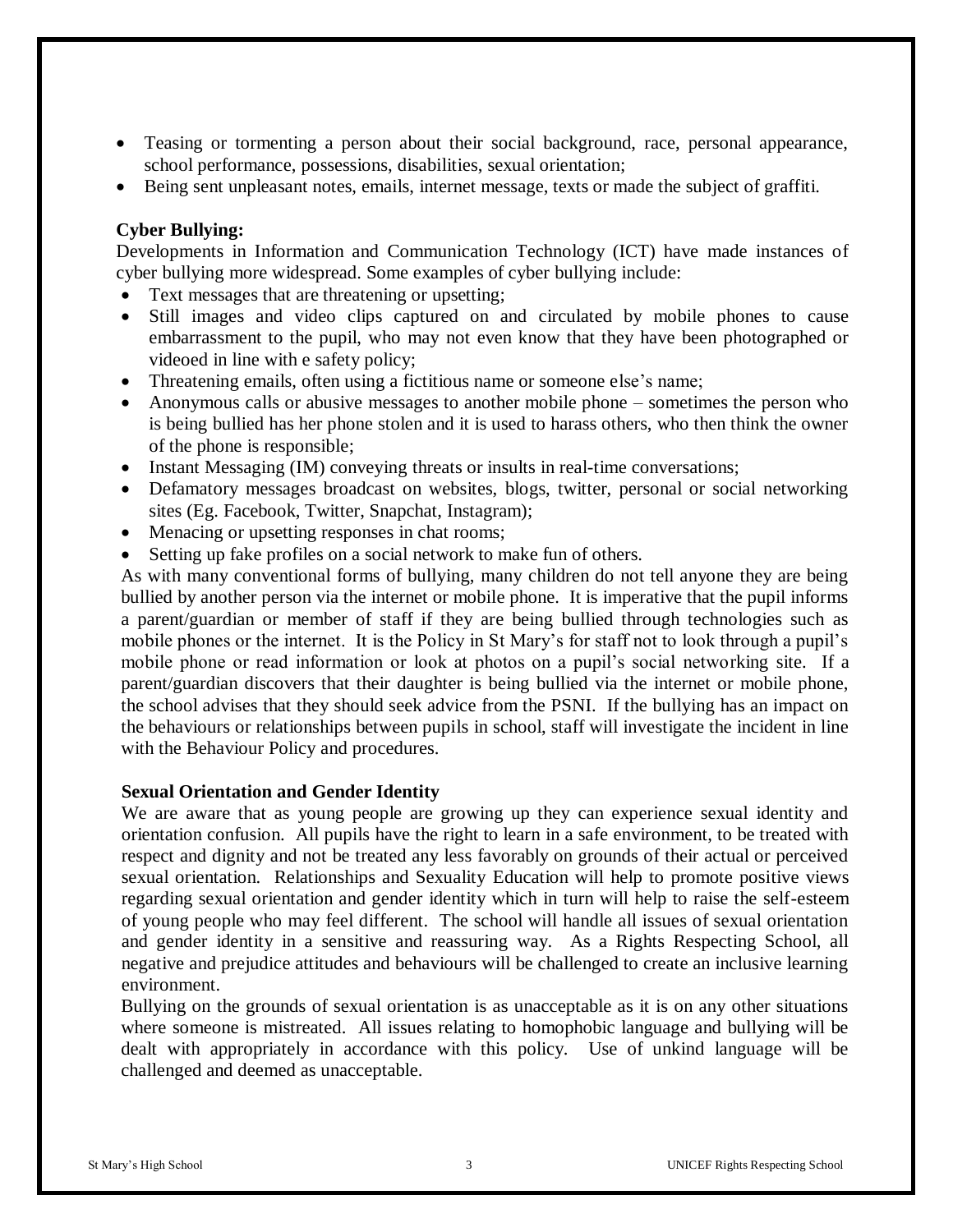## **School Responsibilities:**

- To promote an ethos of respect for self, for others and the environment;
- To set the highest possible standards for positive relationships among staff, pupils and parents;
- To ensure a safe environment for staff and pupils;
- To encourage openness about any form of unacceptable bullying behaviour;
- To investigate any reports of bullying;
- To take appropriate action when bullying is reported;
- To remain calm and positive when managing a bullying situation;
- To be assertive and clearly express expectations on the need for the pupil to stop bullying;
- To be confident in implementing practices that can have an impact on the pupil's future behaviour;
- To involve parents in addressing a problem situation when necessary;
- To promote the need for respectful behaviour, rights and responsibilities through the Pastoral and Personal Development Programmes and assemblies;
- To encourage the development of resilience among pupils when faced with diversity;
- To support and help both the person being bullied and the person bullying.

## **Parent Responsibilities:**

- To encourage their daughter to have self-confidence and to have confidence in talking to staff;
- To promote respect for self, others and property and support the school rules;
- To discuss with their daughters any fears or experiences of what appears to be bullying behaviour;
- To help their daughters work out simple, non-aggressive, strategies for dealing with what appears to be worrying behaviour on the part of another person;
- To discourage any tendency towards bullying behaviour on the part of their daughter;
- To encourage their daughter to accept the right of staff to correct them for poor behaviour;
- To inform the school of any serious concern regarding bullying behaviour;
- To co-operate with the school in resolving any difficulties involving bullying;
- To seek advice from the PSNI if they know their daughter is being bullied outside the school environment via social networking sites, mobile phones or the internet;
- To resolve situations/difficulties outside of school which may carry over into school.

## **Pupil Responsibilities:**

- To respect herself, others and the environment;
- To know her rights and responsibilities regarding personal safety;
- To have confidence in staff and to report any concerns regarding bullying whether for her own safety or the safety of others;
- To tell her parents/guardians if she is being bullied;
- To avoid any behaviour which could be understood by others as bullying: (e.g. giving 'dirty looks', calling names, spreading rumours, teasing, threatening);
- To practice self-control and avoid reacting to negative attitudes or behaviours of other in an aggressive way.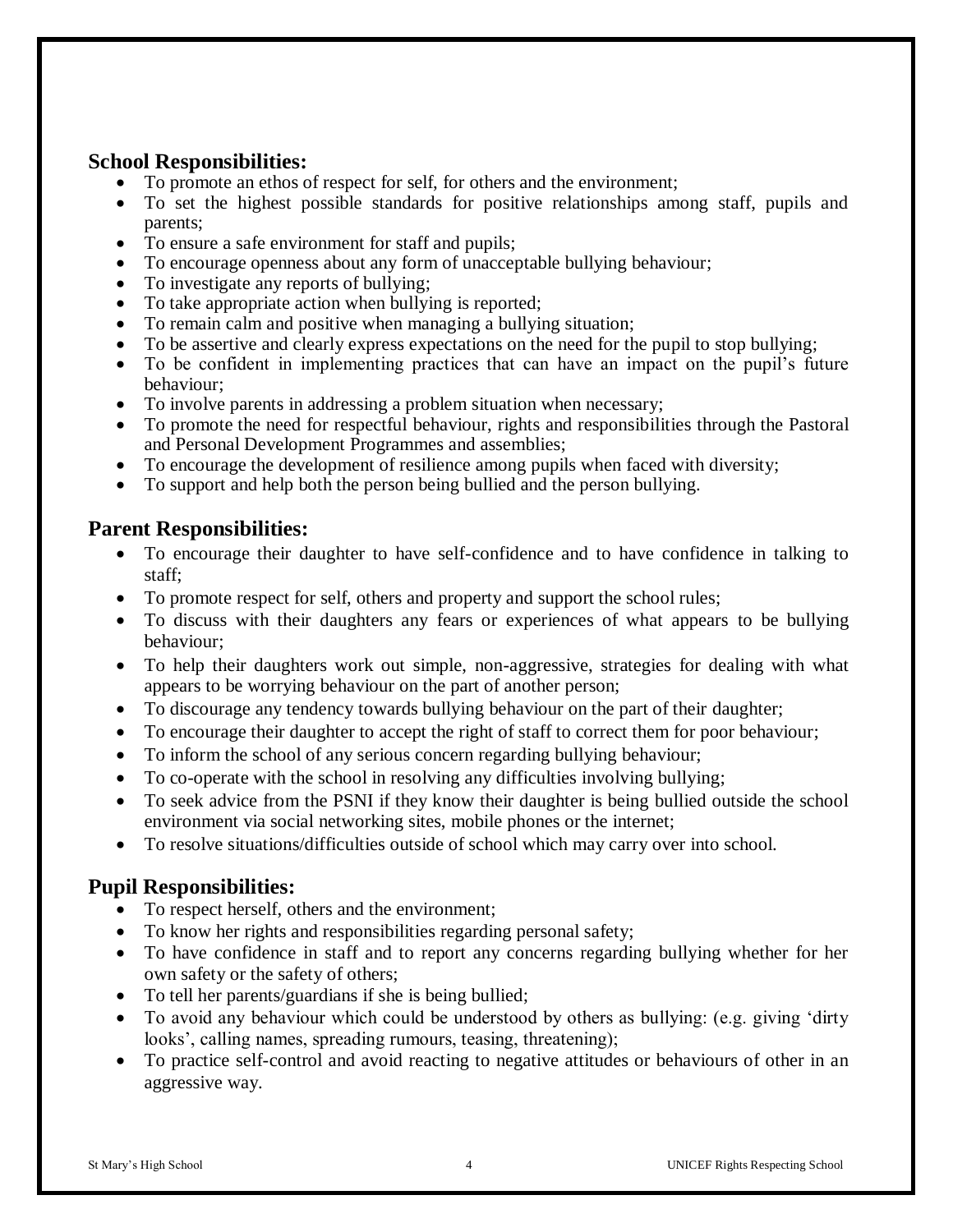## **St Mary's Response to Bullying:**

Bullying incidents will be dealt with by the Year Tutor, Vice Principal or Principal. Form Teachers may be involved at the initial stage and will continue to have a supportive role. All allegations of bullying will be taken seriously and the responses can include some or all of the following:

If bullying is reported to a member of staff by a pupil or parent or a serious bullying problem is suspected by a member of staff, the following procedures will be followed:

- The Form Teacher, Year Tutor or Vice Principal will carry out an investigation into the matter. During this investigation the Principal will be aware of the issue.
- When the investigation is complete, the Year Tutor or Vice Principal will formally advise the Principal.
- Any bullying issues which are felt to be the result of family conflicts outside school will be dealt with by the Vice-Principal or Principal.
- It is important that the pupil who has been bullied and the pupil who is displaying bullying behaviour receive all the support they need.

### **Guidelines for Investigating an Alleged Instance of Bullying:**

To determine the level of severity, staff in all instances of bullying will take account of the following:

- The nature of the bullying behaviour for example deliberate teasing, excluding or hitting.
- The frequency of the bullying behaviour: daily, weekly or less often
- The duration of the bullying behaviour: whether over a short or prolonged period of time
- The perceptions of the pupil being bullied

The school will always take immediate action if a pupil's personal safety is at threat.

The main aim of any intervention is to **RESPOND** to the bullying that is taking place, **RESOLVE** the concern and **RESTORE** the well-being of all those involved.

### **Low Level Bullying Behaviour:**

#### **Form Teacher and/or Year Tutor:**

The Form Teacher may have a very important role to play in the initial investigative process. He or she knows the pupil better than anyone else in the school. If the Form Teacher is dealing with the incident initially it is his or her responsibility to:

- Have a meeting with the pupil concerned to determine the seriousness of the incident;
- Listen sympathetically and provide reassurance;
- Record details in writing dates, times, the type of bullying, the name of any pupil who witnessed what was happening, where the incidents occurred (in the classroom, on the corridor, outside);
- Inform the Year Tutor of the incident and provide him or her with a written report;
- Talk to the pupil who is displaying bullying behaviour and establish the extent of the problem;
- If appropriate and the pupil who is being bullied agrees arrange a meeting between the two pupils and aim to resolve the issues;
- Closely monitor the situation.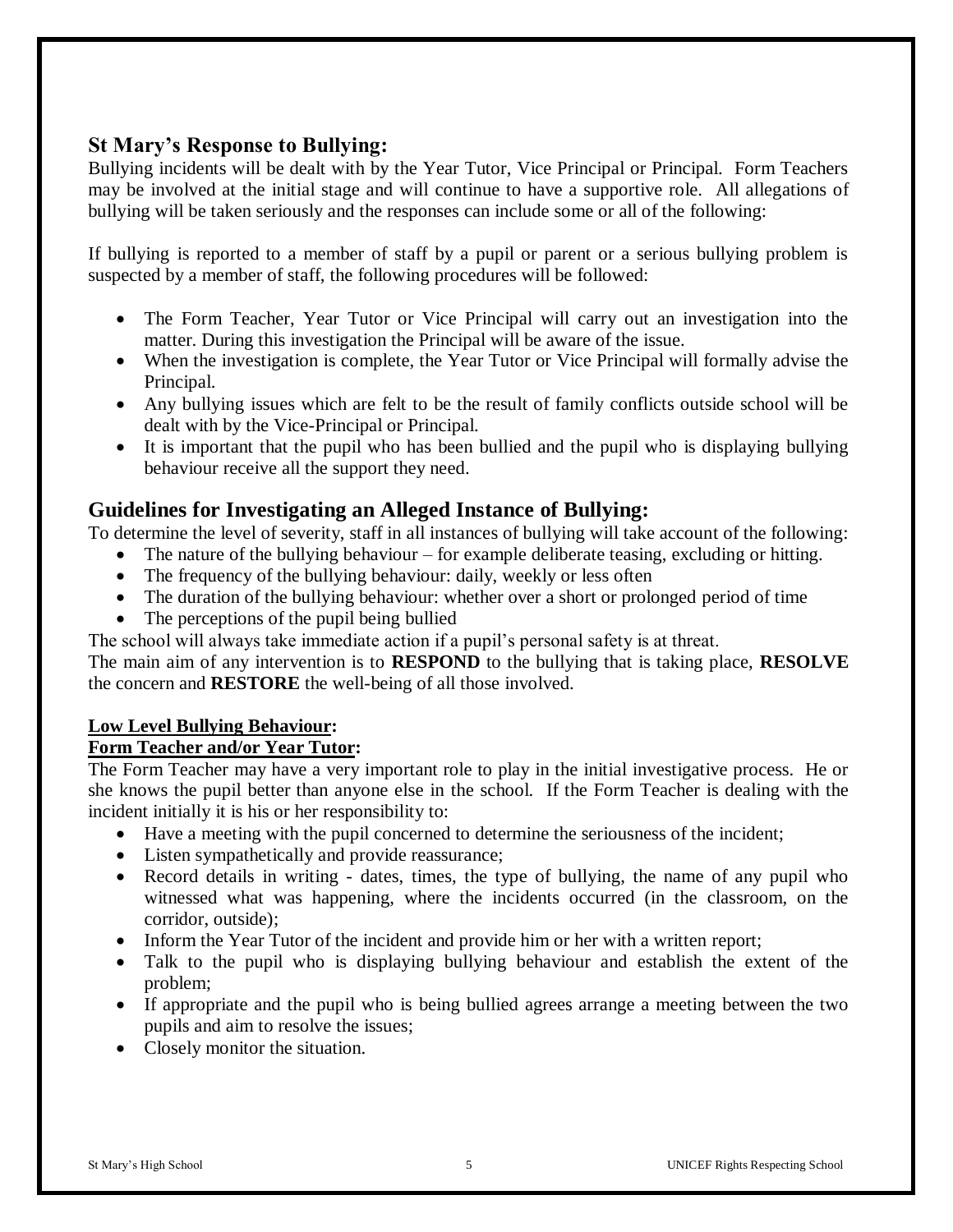#### **Intermediate Bullying Behaviour:**

### **Year Tutor or Vice Principal:**

When the Year Tutor or Vice Principal receives details of the incident he or she is required to:

- Meets with the pupils separately (pupil who has been bullied, witnesses, pupil who is displaying bullying behaviour) connected with the incident;
- Record details in writing dates, times, the type of bullying, the name of any pupil who witnessed what was happening, where the incidents occurred (in the classroom, on the corridor, outside);
- Determine if there is a case of bullying;
- Contact both sets of parents explaining what has been happening and how the incident will be dealt with;
- Arrange meeting with the parents of the pupil who has been bullied and pupil who is displaying bullying behaviour;
- Ensure the Principal is informed of the details of the incident;
- The Vice Principal or Principal will always be present;
- Determine the appropriate disciplinary action agreed with the Vice Principal or Principal;
- Inform relevant staff of outcomes and disciplinary action taken.

#### **Complex or High Risk Bullying Behaviour:**

#### **Vice Principal and Principal:**

Bullying behaviours assessed as being complex or high risk will always be dealt with by the Vice Principal and/or Principal. There may a significant threat to the safety and welfare of any or all the pupils involved. Incidents at this level must be assessed in relation to the risk posed and the school's Child Protection and Safeguarding procedures may need to be invoked. A Risk Assessment will be completed to determine a plan of intervention and risk management that will be communicated to all. This planning may occur through a multi-agency discussion, involving EA Southern services and other external agencies.

### **All written internal reports of bullying will be kept securely in school.**

## **Outcome of the Bullying Investigation:**

Whenever the investigation has concluded and it has been established that bullying has taken place the response can include some or all of the following:

- The pupil who is displaying bullying behaviour will have to explain their behaviour to the Year Tutor, Vice Principal or Principal;
- The reasons for their behaviour will be recorded:
- Her parents will be informed of the incident and invited into the school for a meeting;
- The pupil who is displaying bullying behaviour will have to apologise to the pupil who has been bullied;
- The possessions of the pupil who is being bullied will have to be replaced or repaired if damaged.

Depending on the seriousness and level of the bullying incident one or more of the sanctions will be applied:

• Placed on detention after school or lunchtime;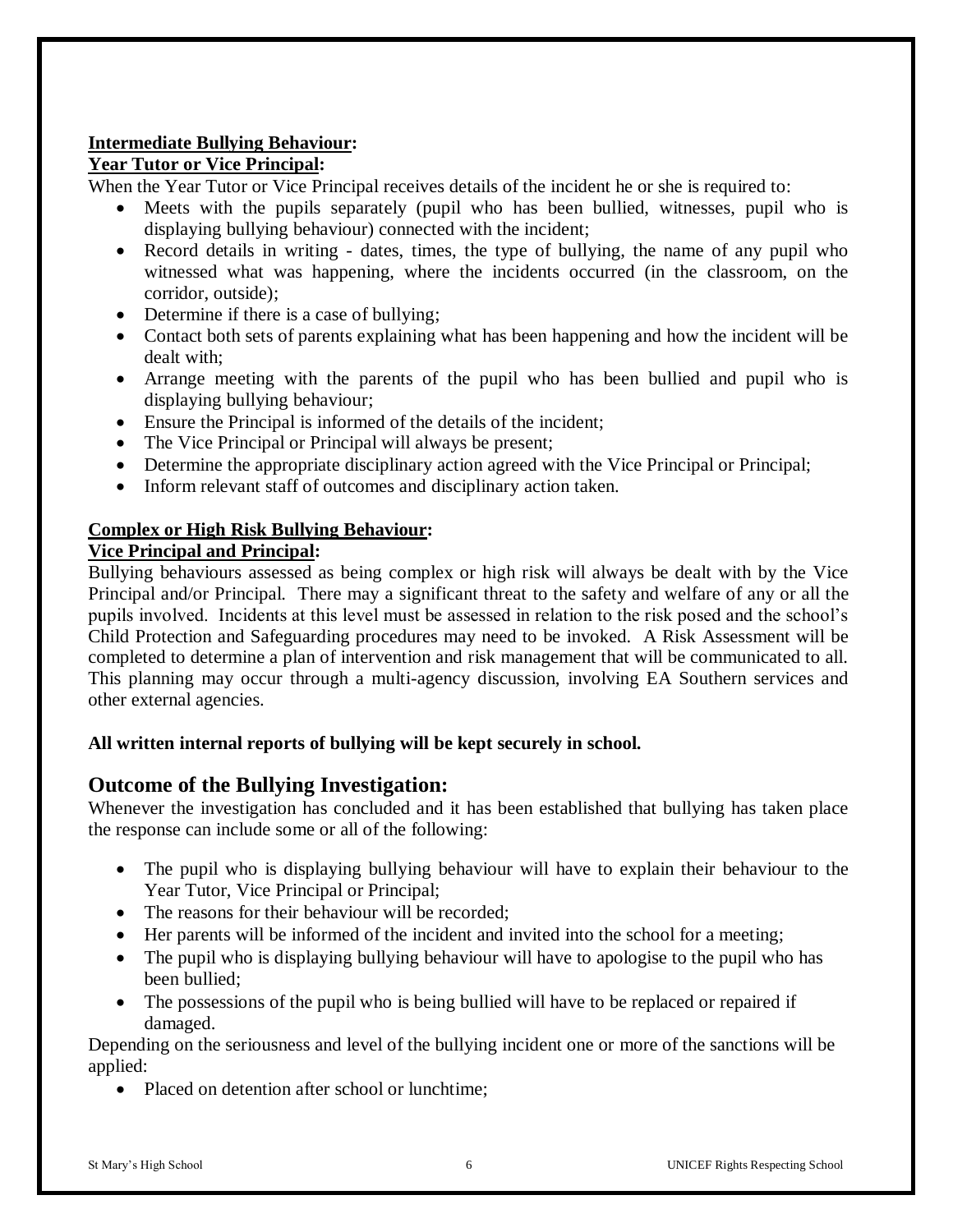- Placed on Behaviour Report;
- Remain in the care of their Form Teacher or Year Tutor for an agreed period of time and school work is provided;
- Moved to a different Form Class if the pupil who has been bullied is in the same class;
- Permanently excluded from the Dining Hall;
- Suspended from school for three days;
- Permanently excluded from school.

# **Support Provided for Pupil who has been Bullied and Pupil who is Displaying Bullying Behaviour:**

### **Pupil who has been bullied:**

The pupil who has been bullied should be reassured that they are not in any way to blame. Support and protection should be provided and agreement reached with them on an appropriate course of action. Bullying, especially when serious or prolonged, can have lasting emotional and psychological ill-effects and a distressed pupil will be offered support from staff. In serious cases, it will be necessary to offer counselling to the pupil who has been bullied.

#### **Pupil who is Displaying Bullying Behaviour:**

As well as ensuring that pupils who are bullying are dealt with in accordance with St Mary's Behaviour Policy and Procedures, it will be necessary to work with these pupils to try to help them change their unacceptable behaviour. Bullying behaviour should be treated in the same way as other forms of behavioural difficulties. It is important that the pupil who is displaying bullying behaviour is spoken to calmly and sensitively and asked to think about and talk about the implications of their behaviour for the pupil who they had targeted. It is also important to speak to her parents to help identify any relevant background information and secure their support in this situation. The pupil who is displaying bullying behaviour may also need counselling.

#### **IT IS IMPORTANT THAT THE PUPIL WHO HAS BEEN BULLIED AND THE PUPIL WHO IS DISPLAYING BULLYING BEHAVIOUR RECEIVE ALL THE SUPPORT THEY NEED, BOTH NEED OUR HELP**

### **Use of External/Support Agencies:**

We acknowledge the importance of a range of external support agencies in promoting and supporting pastoral care within the school but also the importance of ensuring that such agencies adhere to the values and ethos of our school.

Current external/support agencies include:

- Social Services and LAC Team
- School Counsellor
- CAPS and YPP
- PPDS
- GP and CAMHS
- NSPCC
- School Age Mums (SAM)
- xL Princes Trust